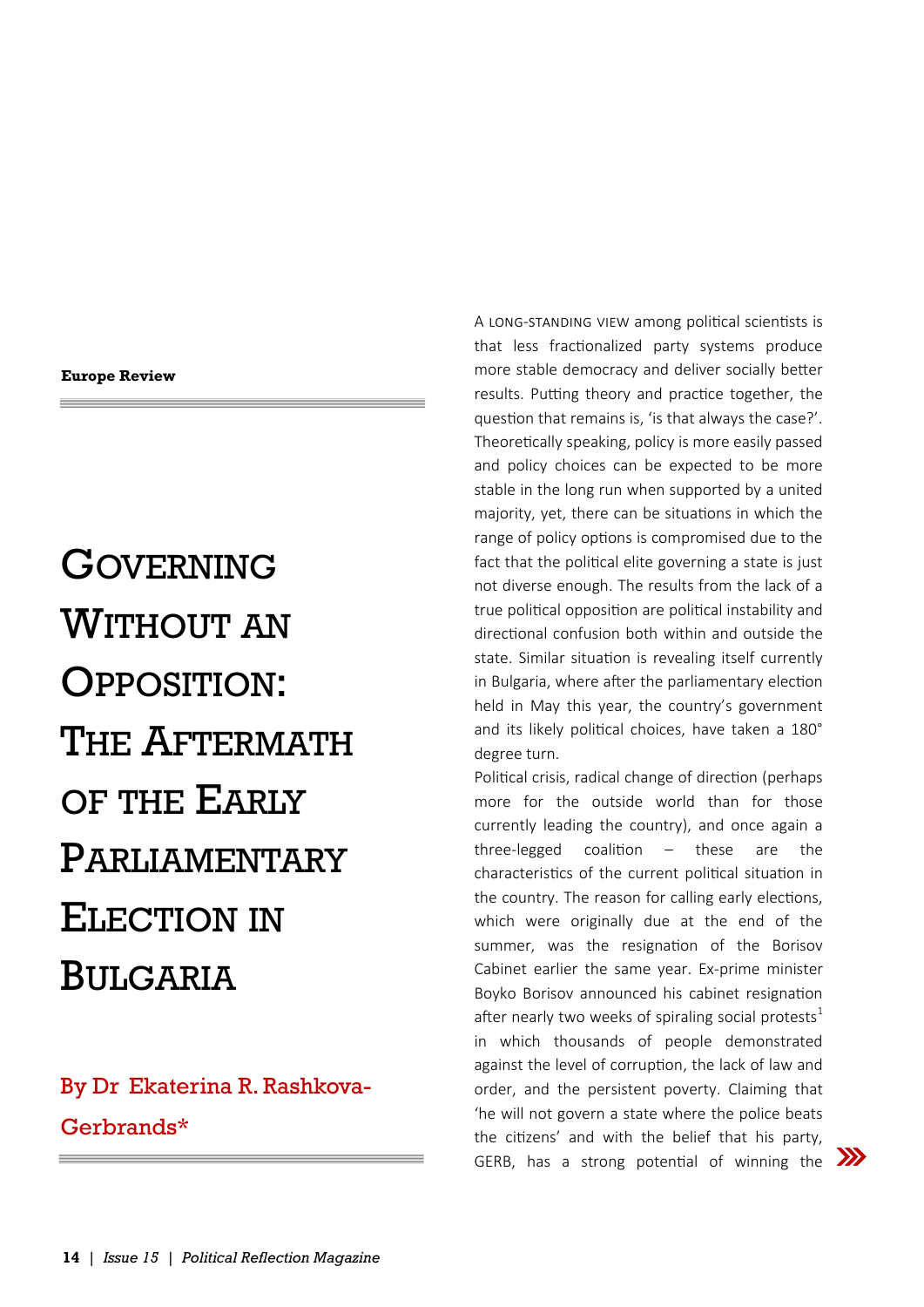elections which were to follow, Borisov, surprising both national and international politicians, stepped down. In the subsequent weeks, all three parties (GERB, the left-wing socialist party, BSP, and the Turkish minority party, DPS), which were given the opportunity to form an interim government had returned it to the President, who after consultations proceeded to the formation of a care-taker government.

In the election of May 12, four political parties entered the parliament – Citizens for European Development of Bulgaria (GERB), the Bulgarian Socialist Party (BSP), the Movement for Rights and Freedom (DPS), and ATAKA (a party with nationalist ideology). Former Prime Minister Borisov's party, GERB, admittedly won the election with 30.54 per cent of the popular vote. However, the low voter turnout<sup>2</sup> of just 53 per cent, and GERB's slim victory over the BSP (less than 4 per cent), has prompted the question whether these results are not a symptom of a growing mistrust towards, rather than a true victory for GERB. An even more striking fact is that about a quarter of the popular vote was cast for parties that did not make the 4 per cent parliamentary threshold, thus leaving a significant portion of the citizens' voices



unheard. Among these parties are Citizens' Bulgaria (DBG) of former EU commissioner Meglena Kuneva, Democrats for Strong Bulgaria (DSB) of former Prime Minister Kostov, as well as the United Democratic Forces (SDS), Order, Law and Justice (RZS), Lider, and VMRO, several of whom were part of the previous parliament.

One of the conclusions in the aftermath of Bulgaria's parliamentary election is that perhaps the results have affected most Bulgaria's political *Right*. For the first time in the democratic history of the country, parties, which were part of the initial democratic political opposition after the changes in 1989 (the United Democratic Forces and its multiple fractions) were now all left outside of the parliamentary doors. A devastating fact not only for many of the *Right* political leaders and the future direction of their parties, but also for the current political situation in Bulgaria - one resulting in a left-wing coalition which has not won the majority of the popular vote to govern, yet is doing so in full swing with the official support of the Turkish minority party (DPS) and in practice without any viable opposition. The lack of a viable opposition is a result of the perfect division within the parliament, which allocated the ruling BSP and DPS with 120 seats in a 240-seat parliament, and GERB and ATAKA with the remaining 120, divided 97 to 23, respectively. This division of the electoral choice forced GERB to return the mandate it was granted as a leading political force because the only potential partner it could have had was the nationalist political party ATAKA. As a result, the mandate for forming a government was given to BSP, who in coalition with the Turkish party (DPS) proposed cabinet. After a new cabinet headed by Plamen Oresharski, was voted in on May 29, 2013, GERB remained the only and somewhat weak opposition to the ruling coalition. For the passing of the proposed cabinet, BSP and DPS's 120 parliamentarians were supported by the leader of the nationalist party, who despite proclaiming himself against the ruling of these parties, registered for the vote on May 29 thus ensuring  $\sum$